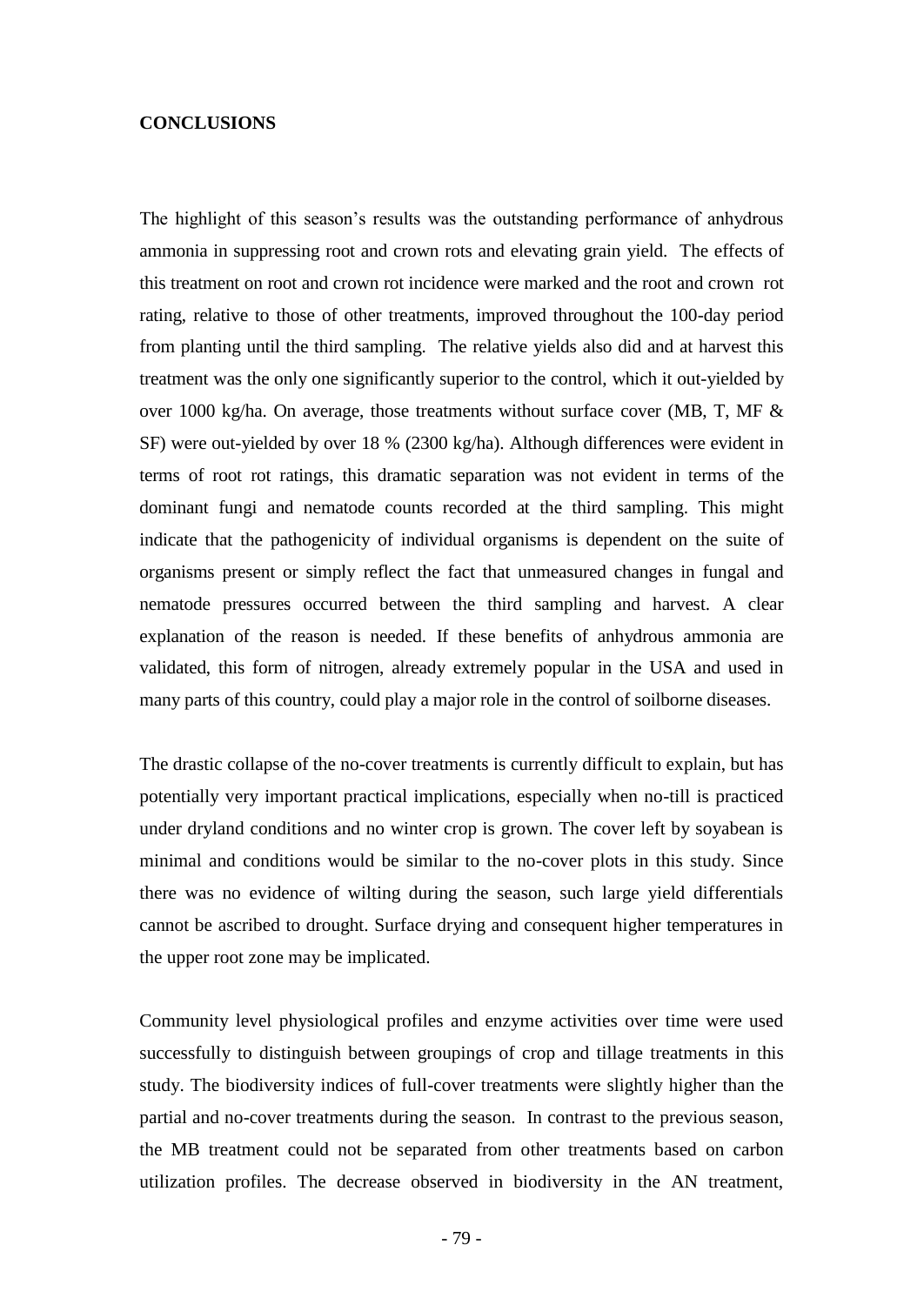however did not have a significant impact on the grain yield. Enzyme activities followed the same trend as observed during the previous season. ß-glucosidase activity increased as the season progressed, while urease activity decreased over time.

The influence of AN on the general microbial diversity and particular functional groups should be investigated to include molecular techniques such as PCR-DGGE. It might be of interest to determine which functional microbial groups were affected by the lethal levels of  $HNO<sub>2</sub>$  in future studies. No particular correlation could be obtained between microbial diversity and activity, and the tillage and rotation treatments after only a single season. Continuation of this trial would be valuable in determining the impact of these treatments on soil microbial diversity over an extended period.

The very highly significant correlation between crown and root rot severity and the fact that crown rots were only measurable after the second and third sampling is an indication that infection is initiated in the roots and progresses to the crowns. It is probable, therefore, that those root diseases which also cause stalk rots, for example, *F. graminearum,* are primarily soilborne in origin. Since the incidence of *F. graminearum* was significantly correlated with crown and root rot severity, it seems at this stage that *F. graminearum* is an important soilborne pathogen of maize in KZN, but this needs to be confirmed with pathogenicity tests under controlled environmental conditions. There were also useful relationships between sucker counts and crop growth. In this trial, higher sucker counts were clearly related to plant vigour and root health and, since this is a very simple and easily obtained measure, it is something worth pursuing in future studies of this nature.

Although crown and root rot severity were significantly correlated with plant growth from the first to the third sampling time, there were no significant correlations between disease severity and grain yield. As already mentioned in the Results section of this report, other factors such as moisture stress or surface soil temperature seemed to override the effect of disease severity with regard to grain yield, with two of the treatments without stubble cover (MB & T) having yields lower than the control, even though they had significantly less crown and root rot. In the case of MB this was unfortunately at variance with results obtained during the previous unusually wet and cool season, but also suggests that there is possibly a need to delay the third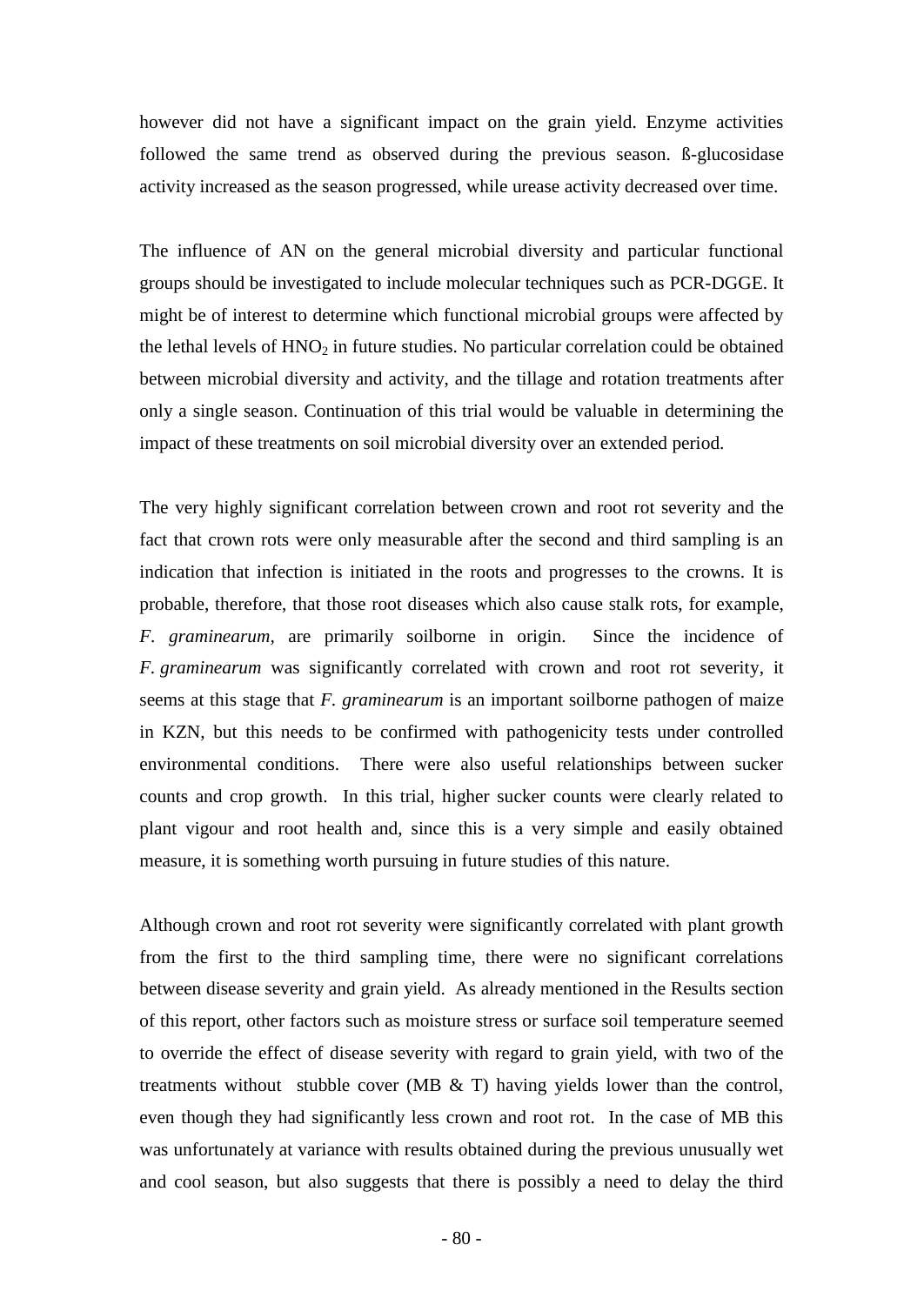sampling until a stage closer to black layer formation, when carbohydrate reserves in the plant have been drawn down and disease susceptibility is maximized. Root and crown samples collected at the soft dough stage very likely failed to reflect disease incidence during the critical period between then and maturity. This is a methodological issue which needs addressing in future studies of this nature.

The results with regard to the spectrum of potential fungal pathogens and plant parasitic nematodes obtained from diseased crowns and roots, and the combination of fungicides required as seed treatment to improve seedling growth, indicates clearly that crown and root rot of maize is caused by a complex of organisms. The results also showed that there is a succession of these organisms during the season, which agrees with findings of researchers in other countries. Information on the specific role of individual organisms and their succession in maize production will be invaluable in the development of management strategies against soilborne diseases of maize in future.

*Fusarium graminearum*, an important pathogen of maize was frequently obtained from diseased crowns and roots in this study. This fungus produces mycotoxins, which are harmful to animals and humans. Any measure to reduce the incidences of the fungus and thereby reduce mycotoxin levels can have huge implications. The results of this study confirmed the effect of wheat-maize rotations on the incidences of *F. graminearum*, with higher incidences of the fungus on maize roots following wheat than broadleaf crops such as canola, crambe, and soyabean. Similarly, tillage, which resulted in the incorporation of infected stubble or bare fallow, reduced incidences of the fungus. Since no-till is currently promoted in many maize producing areas, the use of tillage to reduce *F. graminearum* should not be encouraged. Although the alternative winter crops evaluated in this study did not significantly improved yield compared to when wheat was used as a winter crop, these crops reduced incidences of this pathogen. It is also important to determine any other detrimental effects of the other alternative crops, such as increases in plant parasitic nematodes, before any crop can be recommended to replace wheat in the rotation system. Crop rotation seems to be an important component of any strategy to control *F. graminearum*, but it is important that the current study should be repeated before final recommendations with regard to the usefulness of crop rotation can be given.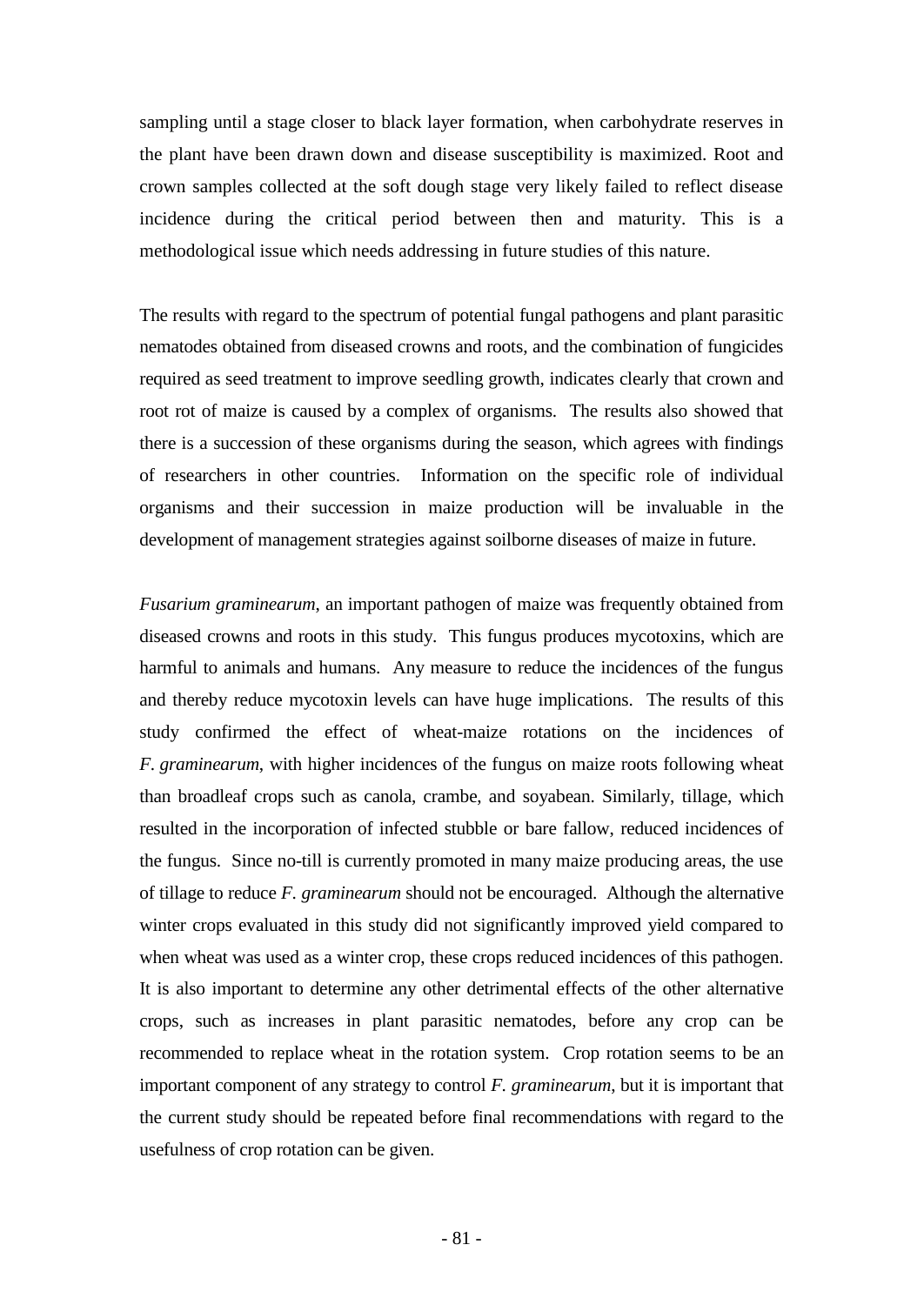The results obtained in this study on the incidence of *Trichoderma* spp. on maize roots confirm results obtained during the previous season. They also suggest an important role for *Trichoderma* spp. in the control of soilborne diseases of maize. The significant improvement in plant growth and grain yield of the ECO treatment after the second application of Eco-T, the fact that seedling damping-off was not recorded in the growth room trial on any of the treatments, and the high incidences of *Trichoderma* spp. in the beginning of the season probably suggest a more important role for *Trichoderma* spp. as biocontrol agents of soilborne pathogens of maize than is currently realized. Interestingly, Eco-T resulted in minimal occurrence of *Fusarium oxysporum* on roots at the third sampling. Five *Trichoderma* spp. were obtained from crowns and roots in this study, but Eco-T consists of *T. harzianum* only. It will, therefore, be necessary to elucidate the role of each species as a biocontrol agent or perhaps, even a pathogen, as has been reported by some researchers, before the role of *Trichoderma* spp. as biocontrol agents of the soilborne disease complex in South Africa can be explained.

*Fusarium oxysporum* was, similar to the previous season, one of the predominant fungi isolated from maize roots. Incidences of this fungus were significantly negatively correlated with incidences of *F. graminearum,* which is regarded as an important pathogen of maize. Furthermore, incidences of *F. oxysporum* were significantly higher on roots from treatments with no stubble cover than those with partial or full cover, but, with the notable exception of the fallow plots, incidences were not correlated with crown and root rot severity. Although this fungus is regarded as a weak pathogen, it is possible that wounding of roots by nematodes can render plants more susceptible to infection by this fungus and it is noteworthy that the fallow plots had particularly high incidences of certain nematodes. It is, therefore, important to study interactions between plant parasitic nematodes and fungal pathogens associated with maize roots in order to understand the root rot complex of maize.

The plant-parasitic nematodes found during this trial will act in a complex, the genera *Scutellonema, Paratrichodorus* and *Longidorus* as ectoparasites, *Meloidogyne* and *Pratylenchus* as endoparasites and *Helicotylenchus* and *Rotylenchulus* as semiendoparasites. Even though *Criconemoides sphaerocephalus* was found at more than 10 % in the treatments, the population numbers of this nematode were so low that it is doubtful that *C. sphaerocephalus* played any significant role, but any treatment to manage the plant-parasitic nematodes would have to target all these nematodes. If we